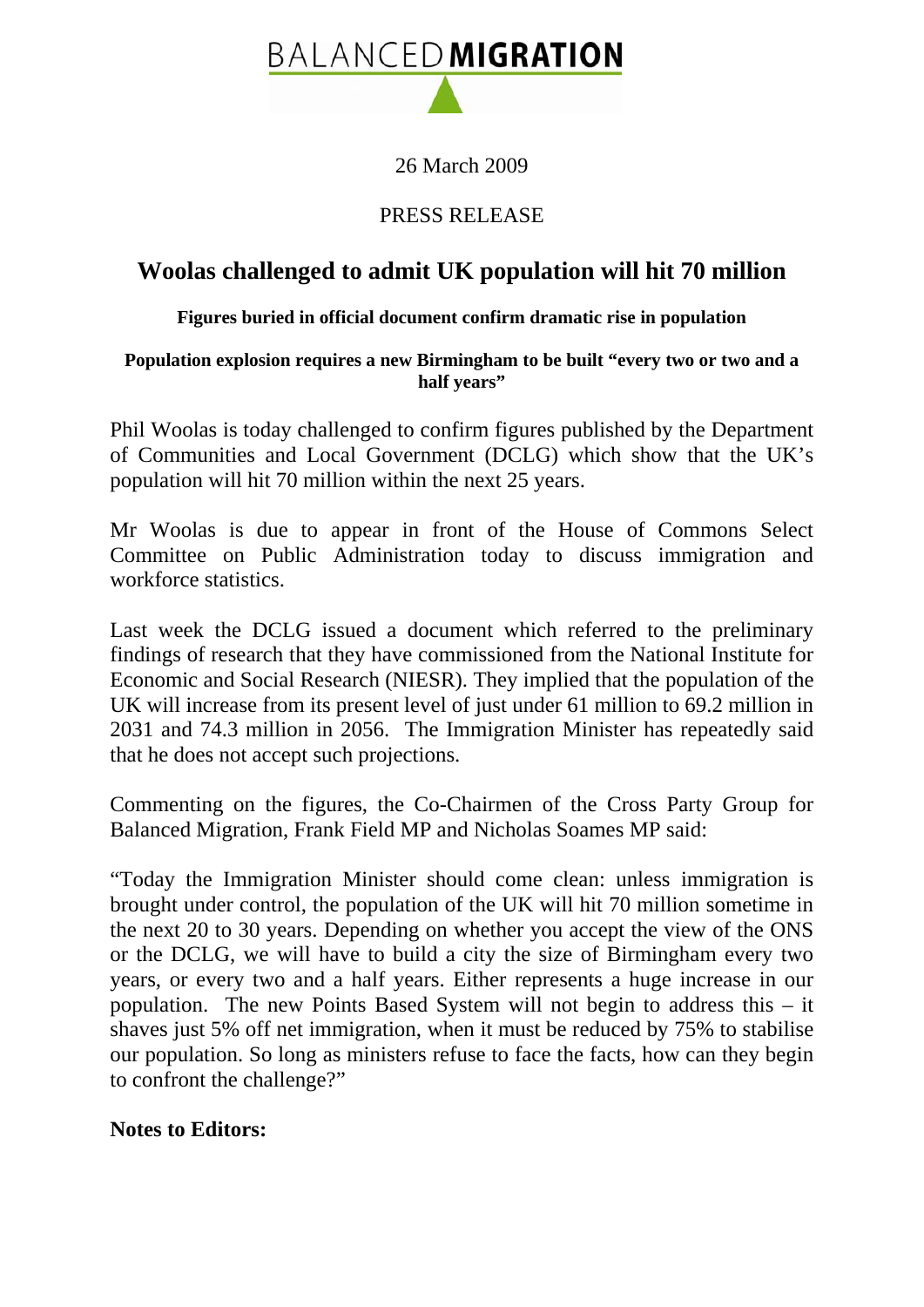- 1 The DCLG document "Managing the impacts of migration: improvements and innovations" was issued on 19 March. See in particular page 11: "the research suggests that net migration is likely to fall towards the 2006 based low variant projection made by the Office for National Statistics (ONS)." The "low variant" is one based on continued net immigration of 130,000 a year rather than the 190,000 that the ONS considers most likely.
- 2. The low variant projection appears on page 56 of the ONS 2006 based National Population Projections.
- 3. Uncorrected evidence of the Home Affairs Select Committee on Tuesday 17 March is as follows:

**Q369 Mr Clappison:** Thank you very much. Minister, on the question of the future population growth, economic migration covered by the pointsbased system is a big factor in net migration, and net migration is itself a very big factor in the future population growth. I think you have suggested, correct me if I am wrong, that you do not accept the prediction which has been made by the Office for National Statistics, the Government Actuaries Department and the United Nations that the population of this country is going to hit 71 million within a different timescale in the case of those bodies. You do not accept that, do you, or do you?

## **Mr Woolas:** No.

**Q370 Mr Clappison:** No; right. Those are the figures which come from the independent Office for National Statistics, the Government's own actuary. You are saying that they are not right.

**Mr Woolas:** No, I am not saying that they are not right, Mr Clappison.

**Q371 Mr Clappison:** Are you saying that the population is not going to hit 71 billion by, say, 2031?

**Mr Woolas:** That is my belief.

**Q372 Mr Clappison:** If that is your belief, it is a very unsatisfactory situation for people who are concerned about this issue, where there are statistics coming from an independent body and from the Government's own actuary and the Government itself is saying that they are wrong. Can you write to us and let us have your prediction for what the population growth is going to be, if you are saying they are not right?